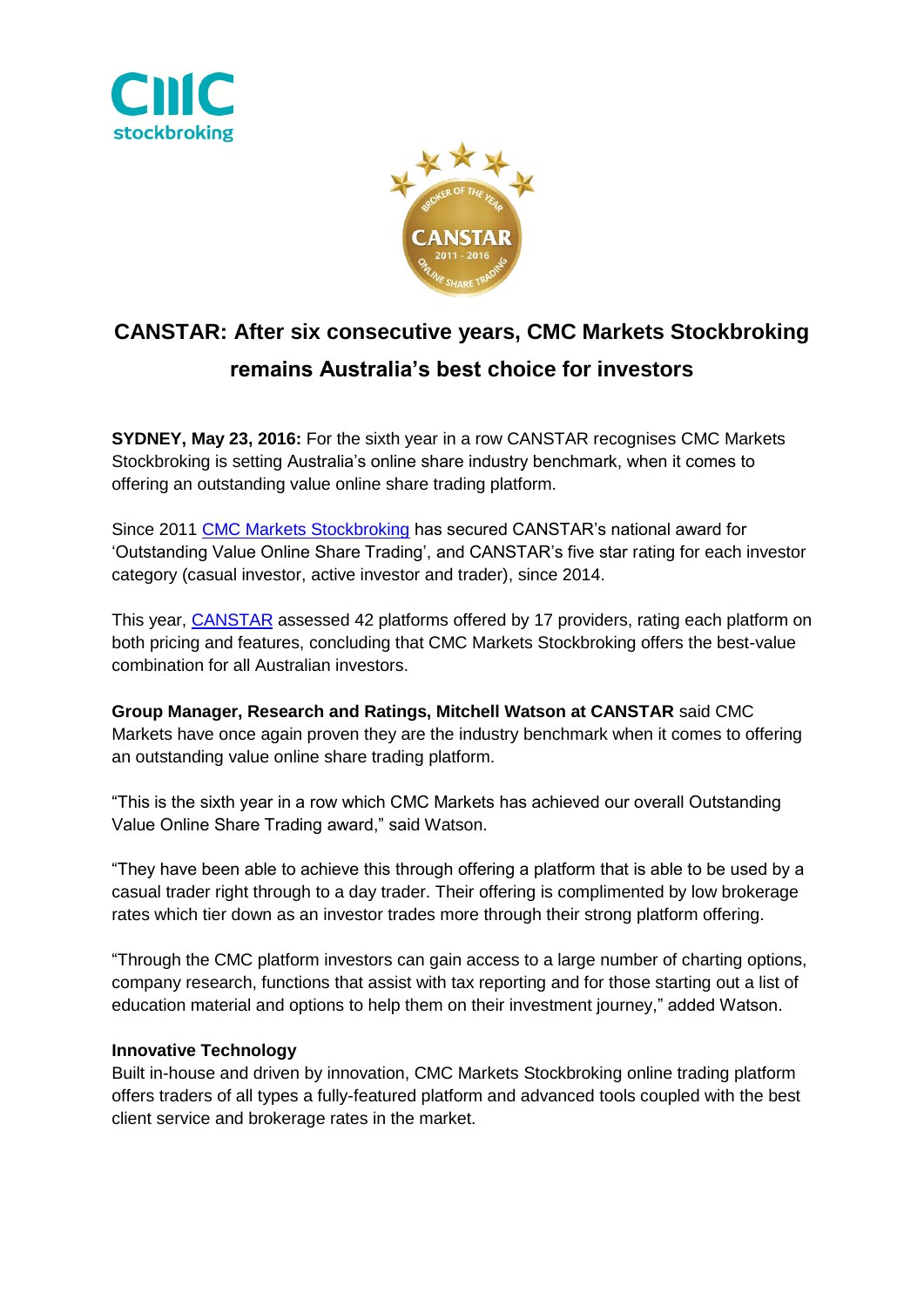These award-winning components make up the [Frequent Trader Program,](http://www.cmcmarkets.com.au/en/stockbroking/frequent-trader-program) which delivers the best overall value for three types of stockbroking trader - 'Premium Trader', 'Active Investor' and 'Classic' tailoring the technical features and pricing for each group.

Further cementing its position as an industry leader, CMC Markets continues to forge partnerships with key financial services institutions and independent research providers, to give traders the latest news and information to sharpen investment strategies and provide insights so they can strike when opportunity arises.

Some of these include:

- **Reuters** [live news](http://www.cmcmarkets.com.au/en/trading-platforms/stockbroking-platform/live-news) feed provides a 360 view of the markets with the latest breaking financial news.
- **theScreener** provides independent equity [analysis,](http://www.cmcmarkets.com.au/en/trading-platforms/stockbroking-platform/integrated-analysis-and-reporting-powered-thescreener) using complex calculations to provide star-rated reports, inclusive of risk profiles for over 5,000 stocks.
- **Morningstar Quantitative Equity Research** [reports](http://www.cmcmarkets.com.au/en/trading-platforms/platform-update-sept-2014/morningstar-quantitative-equity-research-reports) are available at the click of a mouse.
- **•** Leveraged to give our clients visibility and seamless access to [margin loan](http://www.cmcmarkets.com.au/en/cmc-markets-leveraged-equities-live-connection) account details from within our platform to enhance their market exposure

**Andy Rogers, Head of CMC Markets Stockbroking** said as the information age races forward and technology permeates all areas of our lives Australian investors are demanding best value coupled with greater online functionality.

"Our premium online trading platform has redefined the Australian online share trading market and set new industry standards across technology, in addition to customer service and value. Having that achievement recognised by CANSTAR for the sixth consecutive year is a great achievement for our client-centric business," added Rogers.

Demonstrating that pioneering spirit, CMC Markets Stockbroking unveiled its [Pro platform](http://www.cmcmarkets.com.au/en/pro-platform) in 2015, a fully customisable HTML5-based online share trading platform built to meet the demands of Australia's frequent trader segment.

-Ends-

## **About CMC Markets**

CMC Markets plc. [\(CMCX\)](http://www.cmcmarkets.com/group/), was established in 1989 and through regulated offices and branches in 14 countries is now one of the world's leading independent financial services providers. Through our award-winning, online and mobile trading platforms, we enable clients to trade over 10,000 financial instruments including contracts for difference (CFDs), foreign currencies (FX), Binaries and Countdowns, electronically traded funds (ETFs), shares, mFunds (unlisted managed funds), options, listed managed investments, warrants and interest rate securities.

In 2007 CMC Markets launched its broking service, CMC Markets Stockbroking, which is now one of